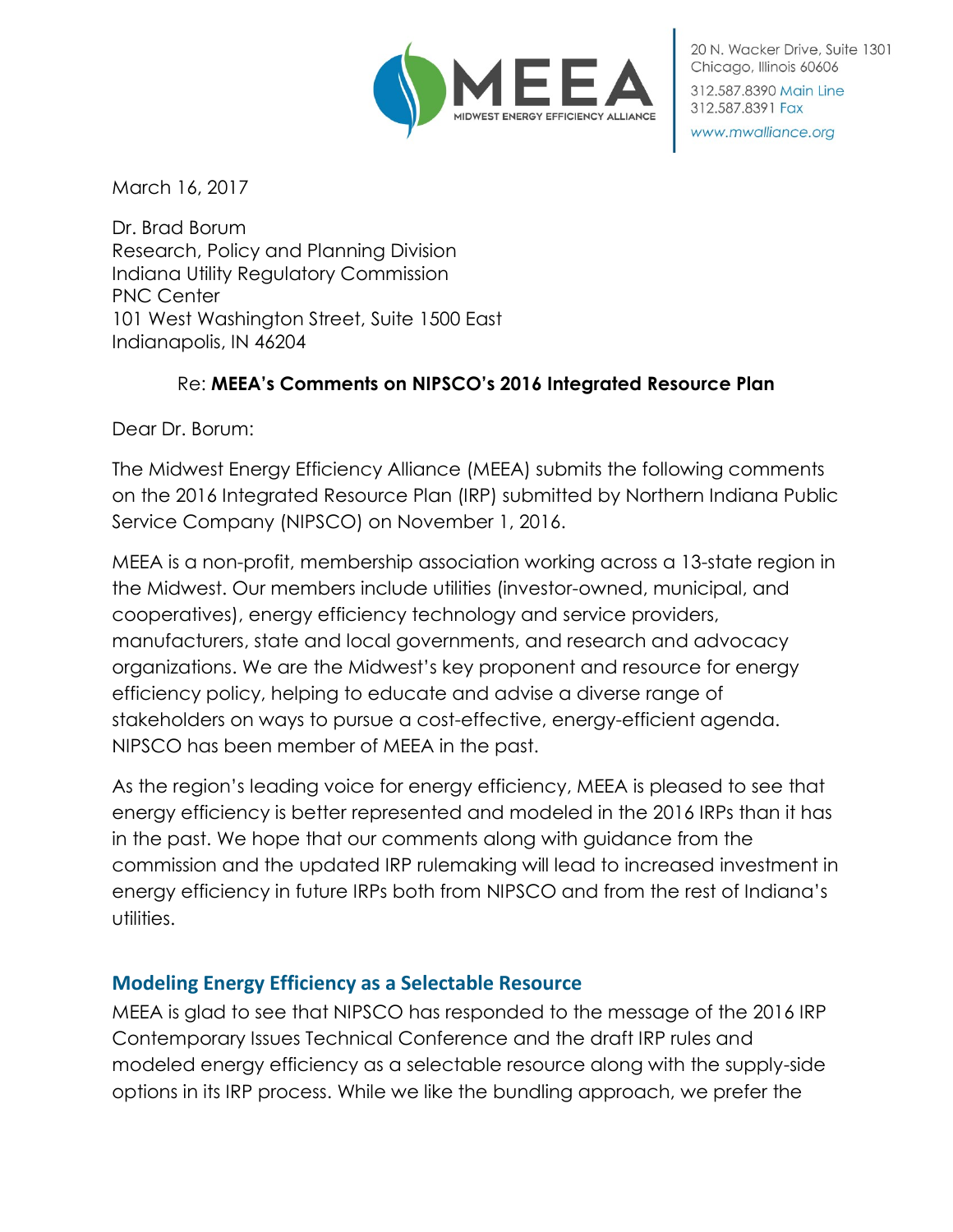

method used by Indiana Power and Light (IPL), where the bundles were separated into cost-tiers as an improvement over non-tiered bundles such as NIPSCO used because it prevents an "all or nothing" selection. It is worth considering that the cost-effectiveness of energy efficiency *programs* is often the result of lower-cost measures balancing out higher-cost measures, not on the cost-effectiveness of individual measures. Basing selection on measure-level cost-effectiveness could be leaving savings on the table that could be achieved with a well-designed portfolio of programs. Ultimately, the costeffectiveness of energy efficiency is measured at the program level in Indiana so an approach that tries to model this could be worth consideration.

As the Regulatory Assistance Project points out, "although the achievable framework is useful from a practical standpoint, too often projections of achievable savings are seen as precise forecasts or even upper limits on what level of demand reduction can be attained through energy efficiency initiatives… Other factors, such as effective program design and the strength of motivation on the part of the utility, can significantly influence what level of savings will ultimately be realized."<sup>1</sup>

MEEA would also like to see the energy savings potential represented by customers that have opted-out included in the IRP modeling. It is not unreasonable to think that these customers may choose to opt back in to a utility's energy efficiency programs at some before 2036. Commercial and industrial programs, those that would serve the customers eligible for the optout, represent some of the most cost-effective energy savings.<sup>2</sup>

# **Market Potential Study**

 $\overline{a}$ 

There are a few areas in the Market Potential Study (MPS) that we would like to address. First, with regard to NIPSCO's MPS, we feel that there is a fundamental

<sup>1</sup> Kramer, C. and Reed, G. 2012. Ten Pitfalls of Potential Studies. Burlington, VT: Regulatory Assistance Project. Accessed at [http://www.raponline.org/knowledge-center/ten-pitfalls-of](http://www.raponline.org/knowledge-center/ten-pitfalls-of-potential-studies/)[potential-studies/](http://www.raponline.org/knowledge-center/ten-pitfalls-of-potential-studies/)

<sup>2</sup> Ehrendreich, G. 2015. Living Up to Its Potential: Industrial Energy Efficiency in the Midwest. Chicago, IL: Midwest Energy Efficiency Alliance. Accessed at [http://www.mwalliance.org/sites/default/files/uploads/Ehrendreich\\_2015\\_Living-up-to-its-](http://www.mwalliance.org/sites/default/files/uploads/Ehrendreich_2015_Living-up-to-its-potential_5-97.pdf)

[potential\\_5-97.pdf](http://www.mwalliance.org/sites/default/files/uploads/Ehrendreich_2015_Living-up-to-its-potential_5-97.pdf)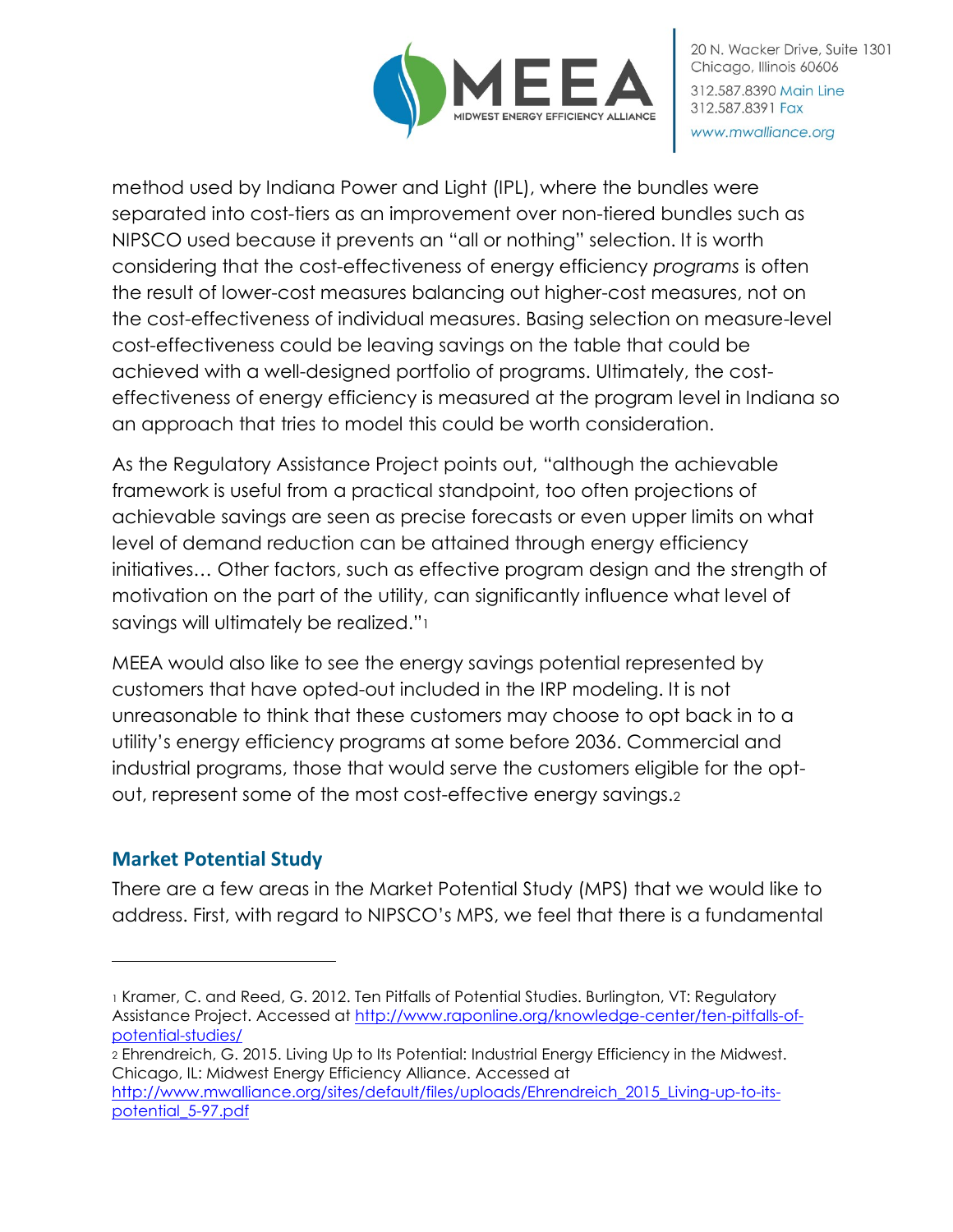

20 N. Wacker Drive, Suite 1301 Chicago, Illinois 60606 312.587.8390 Main Line 312.587.8391 Fax www.mwalliance.org

problem in that energy efficiency measures are being screened for costeffectiveness *twice* before ever going into the bundling process. First the Technical Potential is being screened using EAG's LoadMAP software (with its assumptions and estimates) to get the Economic Potential. The Economic Potential is further reduced to the Achievable Potential – measures that have already been determined to be cost-effective in the first screening are run through more cost-effectiveness testing with DSMore, which has a different set of assumptions and estimates. This process eliminates even more measures to create the Program Potential which is fed into the next stage of the process. It is our position that eliminating achievable energy efficiency measures at this stage in the IRP is a flawed approach. Moreover, we suggest that the "Technical Potential" be the input to the IRP modeling. The proper place for screening for cost-effectiveness of energy efficiency is at the program design and planning level. Such benefit-cost screening in the IRP places energy efficiency on unequal footing with supply-side options.

Secondly, we note that NIPSCO used Version 1 of the Indiana Technical Reference Manual (TRM) in its MPS, whereas for example IPL used Version 2.2 in its IRP. The newer TRM has updated measure values and additional measures. Fundamentally, the purpose of a TRM is to provide transparency, confidence, and process efficiency in determining energy savings associated with individual energy efficiency measures. We hope that the commission will provide guidance to the utilities in the future on which version of the TRM should be used in resource planning and energy efficiency planning.

## **Savings Levels**

The levels of energy efficiency selected in NIPSCO's IRP hover around 0.70% of annual retail sales, never exceeding 0.73% in any year over a 20-year time frame. This level of energy savings is similar to the savings that NIPSCO was required to achieve in 2012 – 0.70% - under the now repealed energy efficiency resource standard (EERS) and when its energy efficiency programs were in their infancy. Figure 1 illustrates the discrepancy between the savings requirements under the EERS, the savings proposed in NIPSCO's IRP (based on total load, not load after the opt-out), and the level of savings required in 2012. Given MEEA's experience working in other states with long-term commitments to energy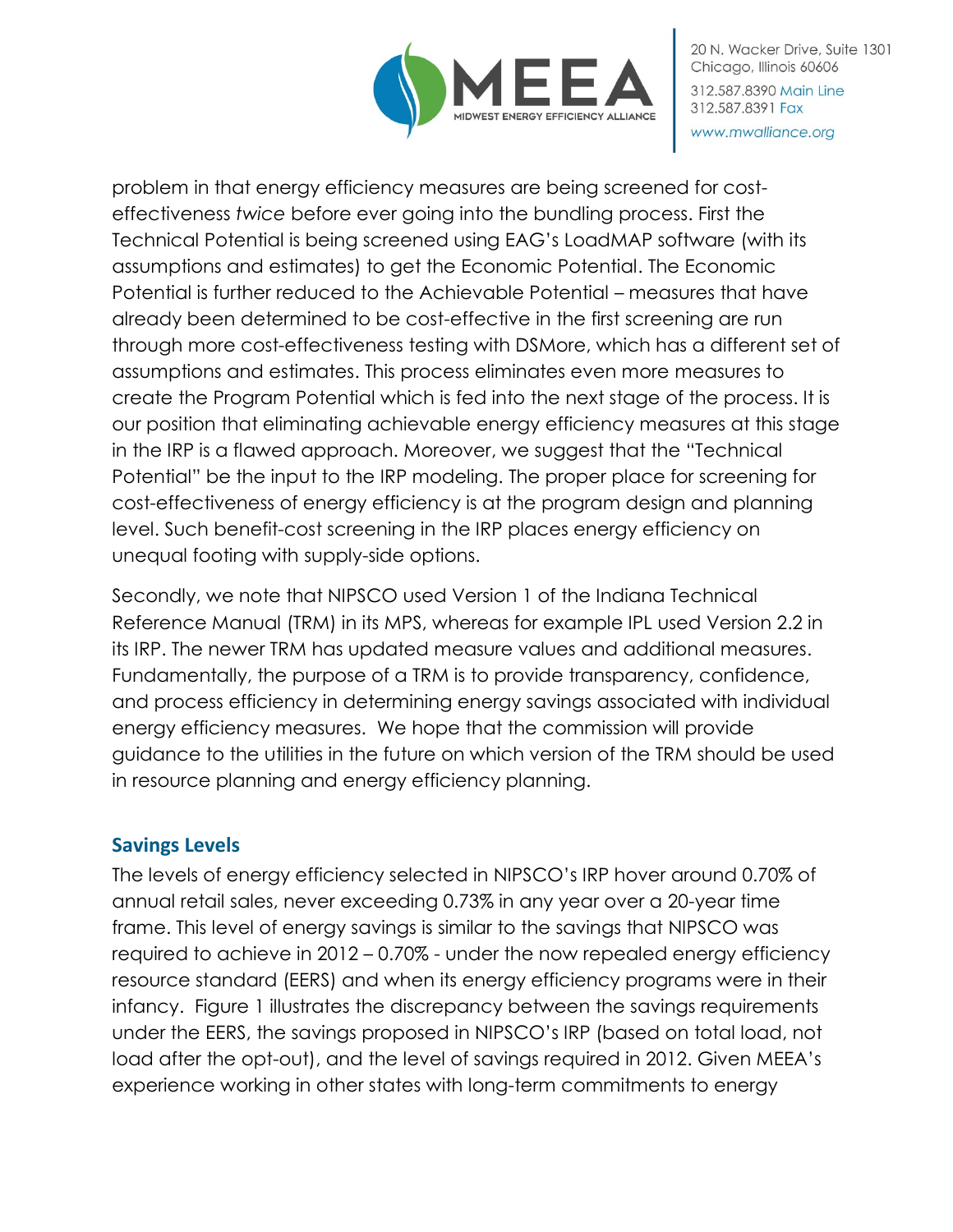

efficiency, it is not uncommon that higher levels of cost-effective energy savings can be achieved as technology, program design, and program deliver mature. Lastly, as these changes occur, program administrators recognize that customer incentive payments may be reduced and are certainly not at 100% of the incremental cost of the measure.



*Figure 1: Energy efficiency in NIPSCO 2016 IRP compared with savings requirements from Cause 42693 energy efficiency standard. (IRP savings levels estimated by MEEA from forecasts provided in the IRP and appendices.)*

## **Stakeholder Input**

We are glad to see NIPSCO engaging in a stakeholder process and taking feedback from stakeholder meetings to correct and refine some of the modeling. Having documented customer preferences is an important reference for all those involved in the IRP process. The transparency of this process is vital to ensuring that customers understand the process, and that they are getting the full benefit of possible energy savings with all resources equally considered.

Fundamental to that transparency is making sure that the information presented at the public stakeholder meetings is accurate and properly reflects the resource choices being made. The same applies to the input and output files, model run results, and other technical appendices that are provided to